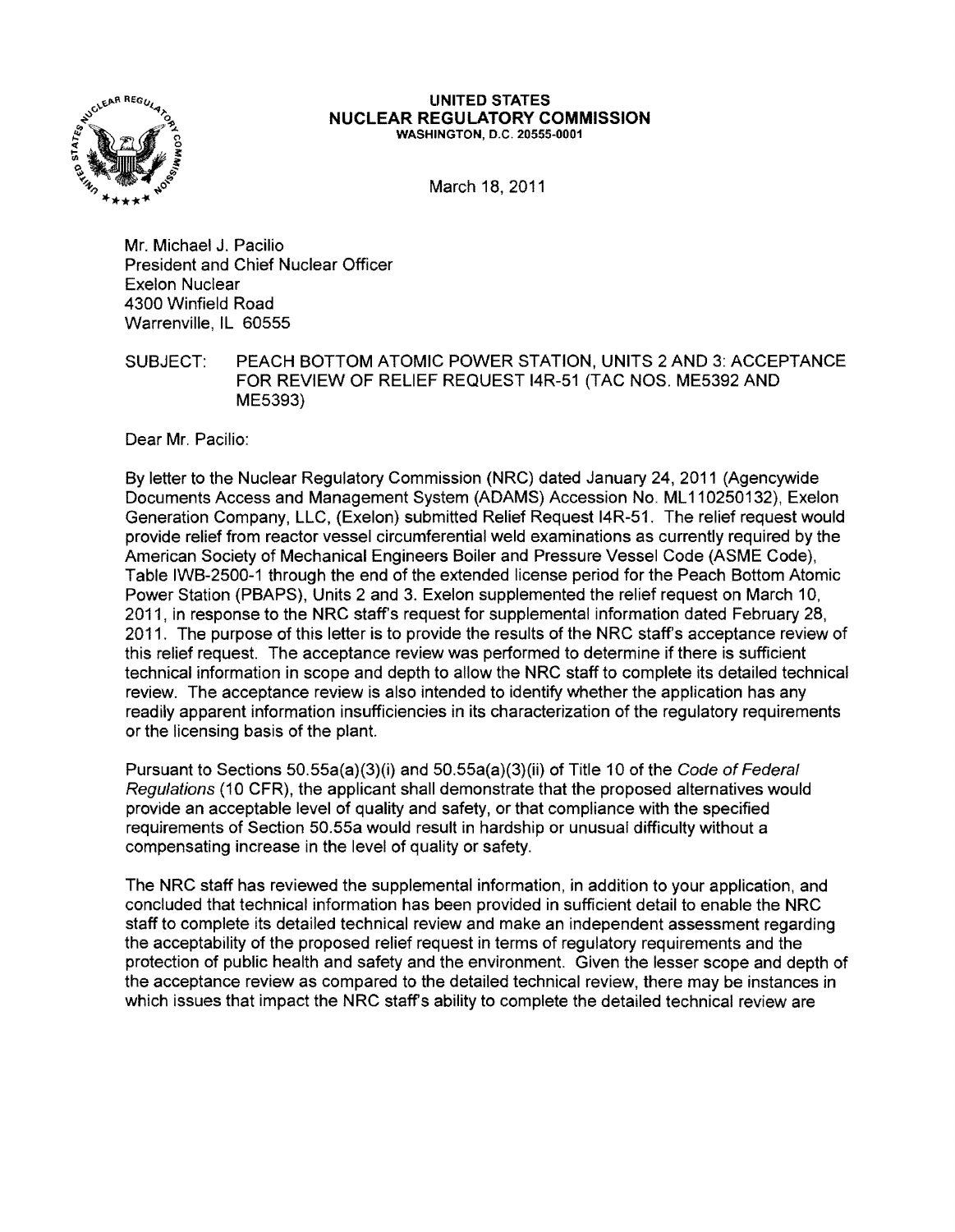M. Pacilio  $-2-$ 

identified despite completion of an adequate acceptance review. You will be advised of any further information needed to support the NRC staff's detailed technical review by separate correspondence.

If you have any questions, please contact me at (301) 415-3204.

Sincerely,<br>*porto 0.*  $\frac{1}{2}$ 

John D. Hughey, Project Manager Plant Licensing Branch 1-2 Division of Operating Reactor Licensing Office of Nuclear Reactor Regulation

Docket Nos. 50-277 and 50-278

cc: Distribution via Listserv